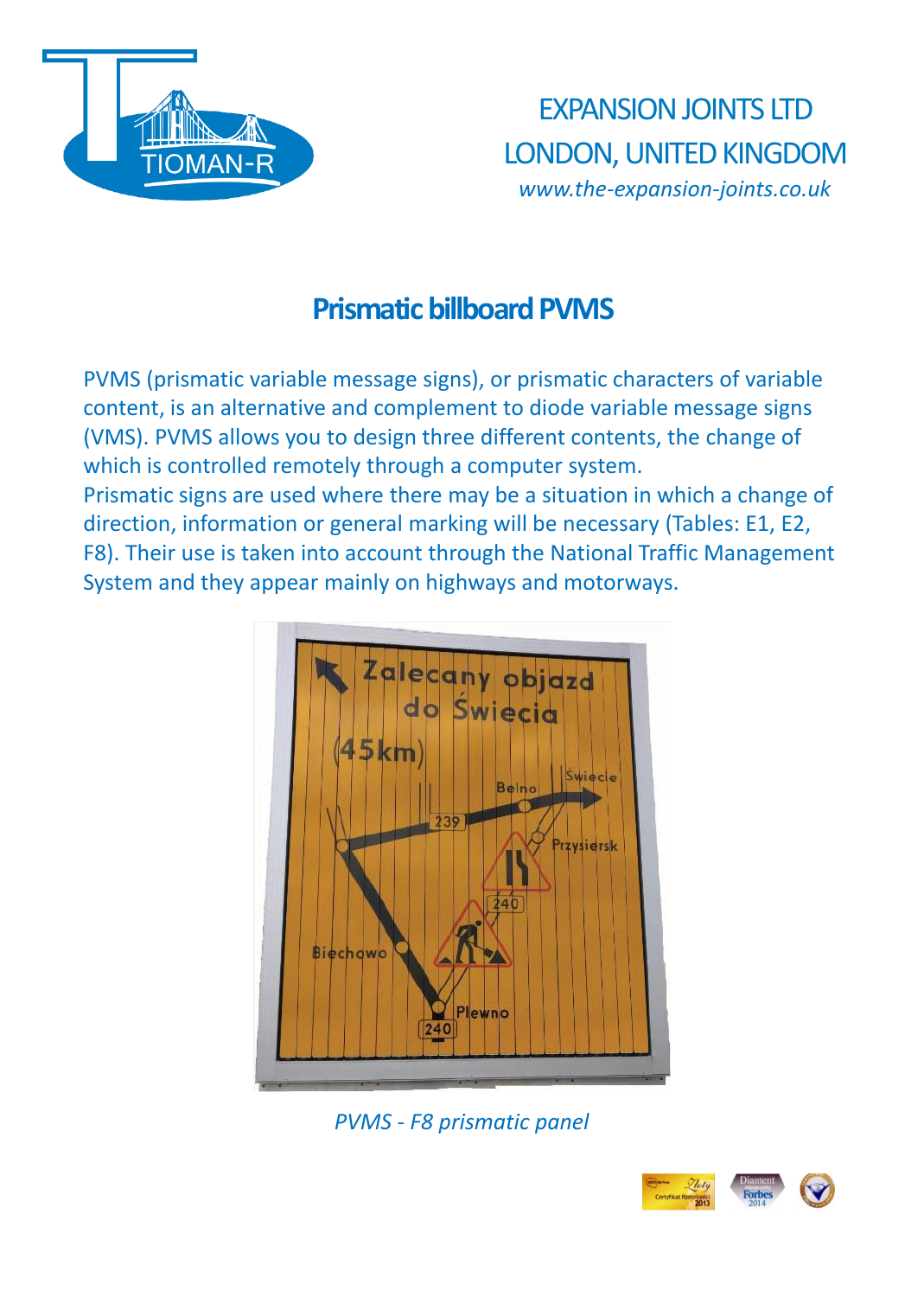

## EXPANSION JOINTS LTD

## LONDON, UNITED KINGDOM

*www.the-expansion-joints.co.uk*

# **PVMS - Technical Specification**

| <b>Frame</b>                    | 15/20 micron anodized aluminium (optional powder coating)                                                                                                   |
|---------------------------------|-------------------------------------------------------------------------------------------------------------------------------------------------------------|
| <b>Prisms</b>                   | Aluminium, horizontal or vertical, width 100, 125 or 160 mm                                                                                                 |
| <b>Bearings</b>                 | The ball is made of stainless steel, sealed and filled with a<br>special grease that maintains a constant viscosity at<br>temperatures from -73 C to +180 C |
| <b>Connecting elements</b>      | Made of A2 stainless steel (AISI304) or optionally A4 (AISI316),<br>vibration proof)                                                                        |
| <b>Prism blockade</b>           | Spring pressure 30 Nm                                                                                                                                       |
| <b>Central drive</b>            | Stainless or hardened steel, Teflon-coated gears                                                                                                            |
| <b>Power</b>                    | 240 VAC /50 Hz or 24 VDC                                                                                                                                    |
| <b>Power consumption</b>        | Engine: 240VAC: 29W, 24VDC: 10-25W (during rotation);<br>controller: 8W (240VAC), 2W (24VDC), 0.5W in sleep mode;<br><b>GNOM-17 unit: 0.85W</b>             |
| <b>Communication interfaces</b> | RS-485, TCP / IP (using GNOM-17), voltage control                                                                                                           |
| <b>Certification</b>            | $EN12966-1: 2005 + A1: 2009$                                                                                                                                |
| <b>Mechanism</b>                | Maintenance-free, no external lubrication required                                                                                                          |
| <b>Electrical connections</b>   | Made with waterproof IP66 connectors                                                                                                                        |
| The central drive shaft         | Made of stainless steel                                                                                                                                     |



*PVMS - three configurations*

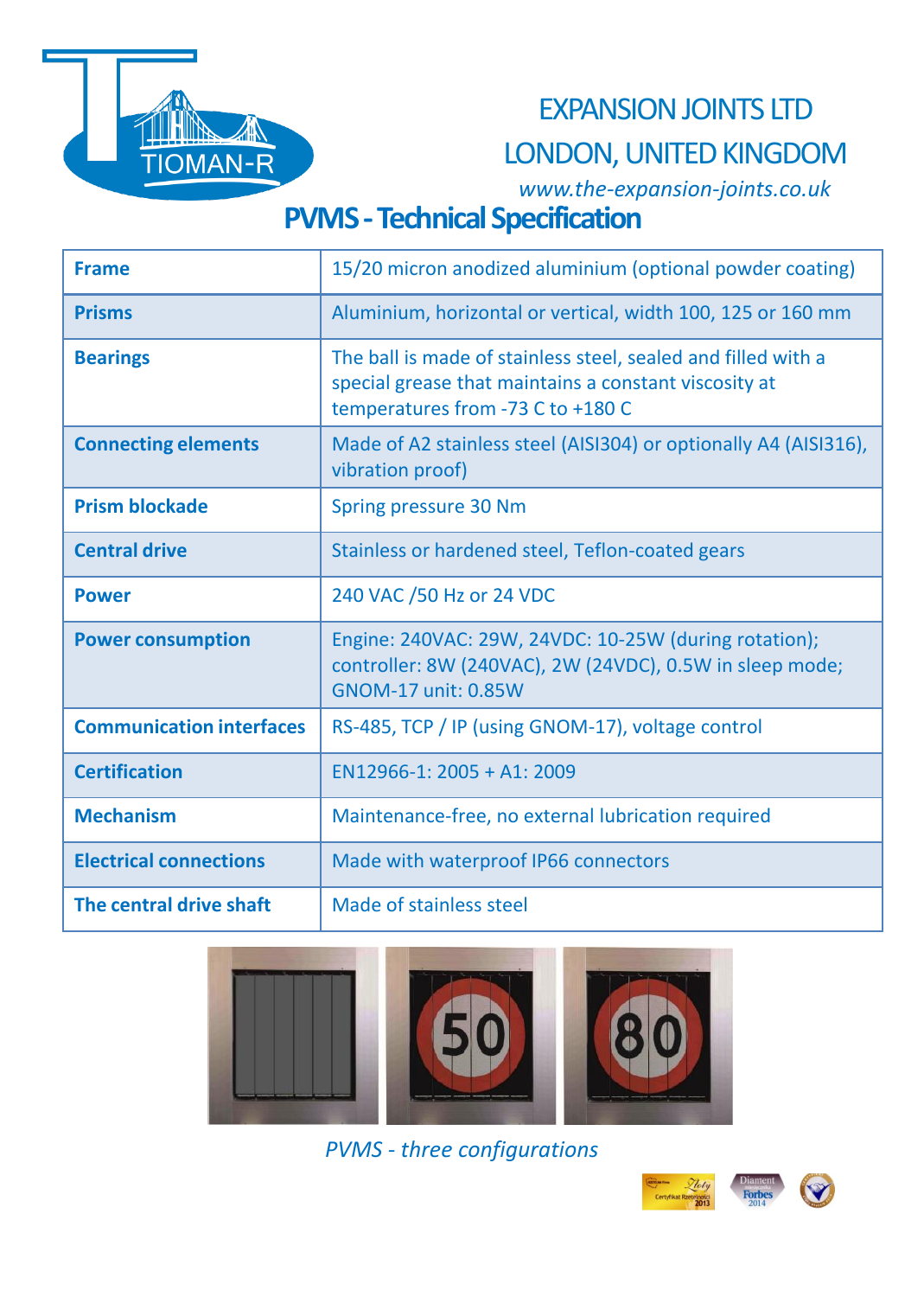

EXPANSION JOINTS LTD LONDON, UNITED KINGDOM *www.the-expansion-joints.co.uk*

### **Features:**

#### **Three different content** - their readability consists of:

- Type of reflective film used (1, 2, 3 generation).
- Printing and gluing technology.

### **Control via**:

- WIFI.
- GSM.
- Optical fibre.

### **Advantages**:

- Anti-icing function: periodically made small deflections of the piles in order to get rid of the residual ice; the function is activated automatically at low ambient temperatures or at the command of the master system.

- Self-lubricating system.
- Possibility to power from solar panels.
- Controller snooze function to optimize energy consumption with solar power.
- Minimal expenditures for maintaining the mechanism.



*PVMS - mechanism for changing (twisting) prisms*